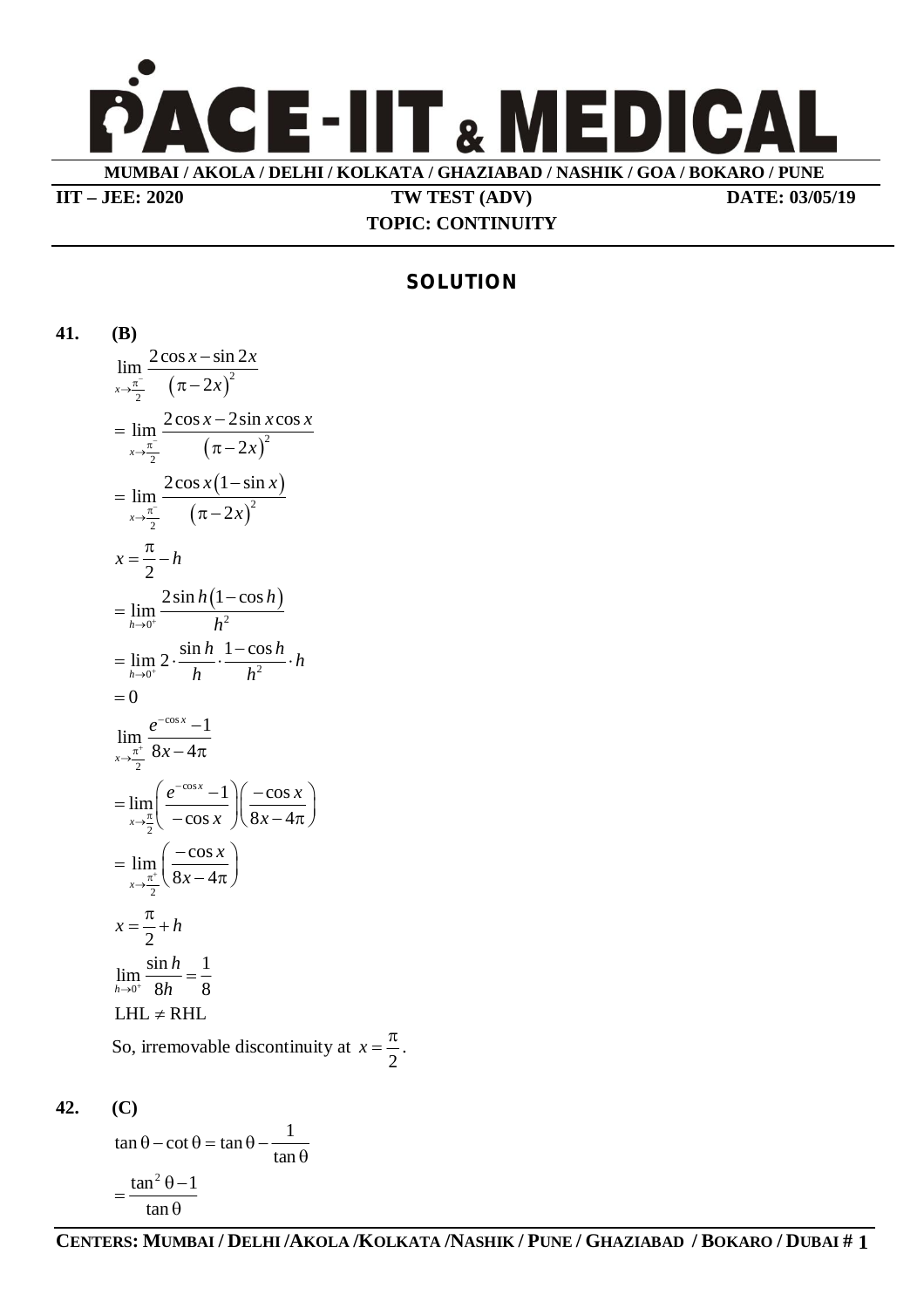$$
= -\left(\frac{1-\tan^2{\theta}}{2\tan{\theta}}\right)
$$
  
\n
$$
= \frac{-2}{\tan{2\theta}}
$$
  
\n
$$
= -2 \cot{2\theta}
$$
  
\n
$$
\tan{\theta} = \cot{\theta} - 2 \cot{2\theta}
$$
  
\n
$$
\frac{1}{2}\tan{\left(\frac{\theta}{2}\right)} + \frac{1}{4}\tan{\left(\frac{\theta}{4}\right)} + \frac{1}{8}\tan{\left(\frac{\theta}{8}\right)} + \dots
$$
  
\n
$$
= \frac{1}{2}\left\{\cot{\frac{\theta}{2}} - 2 \cot{\theta}\right\} + \frac{1}{4}\left\{\cot{\frac{\theta}{4}} - 2 \cot{\frac{\theta}{2}}\right\} + \frac{1}{8}\left\{\cot{\frac{\theta}{8}} - 2 \cot{\frac{\theta}{4}}\right\} + \dots
$$
  
\n
$$
= \frac{1}{2^n}\cot{\left(\frac{\theta}{2^n}\right)} - \cot{\theta}
$$
  
\n
$$
\lim_{x \to \frac{\pi}{2}} \left( \frac{\frac{\theta}{2^n}}{\theta \cdot \tan{\left(\frac{\theta}{2^n}\right)}} - \cot{\theta} \right)
$$
  
\n
$$
n \to \infty
$$
  
\n
$$
= \frac{1}{\theta} = \frac{2}{\pi}
$$
  
\n(C)

 $6x^2 - x - 1 = 0$  $1 \qquad \qquad \qquad 1$ 2 3  $\alpha = \frac{1}{2}$   $\beta = -\frac{1}{2}$  $(t)$  $\left(\sin t - \alpha\right)\left(\sin t - \beta\right)\left(\sin t - \left(\alpha - \beta\right)\right)$ 1  $\sin t - \alpha$ )( $\sin t - \beta$ )( $\sin$ *g t*  $(t-\alpha)(\sin t-\beta)(\sin t-\beta)$  $=$  $-\alpha$ )(sin t –  $\beta$ )(sin t – ( $\alpha$  –  $\beta$ ) 1  $\left|\sin t - \frac{1}{2}\right| \left|\sin \frac{1}{2}\right| \left|\sin t - \frac{5}{2}\right|$  $2 \sqrt{3} \sqrt{6}$  $t-\frac{1}{2}$   $\sin^2\frac{1}{2}$   $\sin^2\frac{1}{2}$  $=$  $\left(\sin t - \frac{1}{2}\right)\left(\sin + \frac{1}{3}\right)\left(\sin t - \frac{5}{6}\right)$ In  $[0, 4\pi]$ , there will be 12 points, where denominator = 0. In  $4\pi$ ,  $4\pi + \frac{7}{4}$ 8  $\left[4\pi, 4\pi + \frac{7\pi}{8}\right]$ , there will be 4 points. Total =  $16$ .

**44. (D)**

**43. (C)**

$$
f(x) = [x] \lim_{n \to \infty} \sum_{r=1}^{n} \frac{(2r-1)}{r+n^2}
$$
  
\n
$$
= [x] \left( \frac{1}{1+n^2} + \frac{3}{2+n^2} + \frac{5}{3+n^2} + \frac{7}{4+n^2} + \dots + \frac{2n-1}{n+n^2} \right)
$$
  
\n
$$
= [x]
$$
  
\n
$$
\frac{2r-1}{n+n^2} \le \frac{2x-1}{r+n^2} \le \frac{2r-1}{1+n^2}
$$
  
\n
$$
\sum \frac{2r-1}{n+n^2} \le \sum \frac{2r-1}{r+n^2} \le \sum \frac{2r-1}{1+n^2}
$$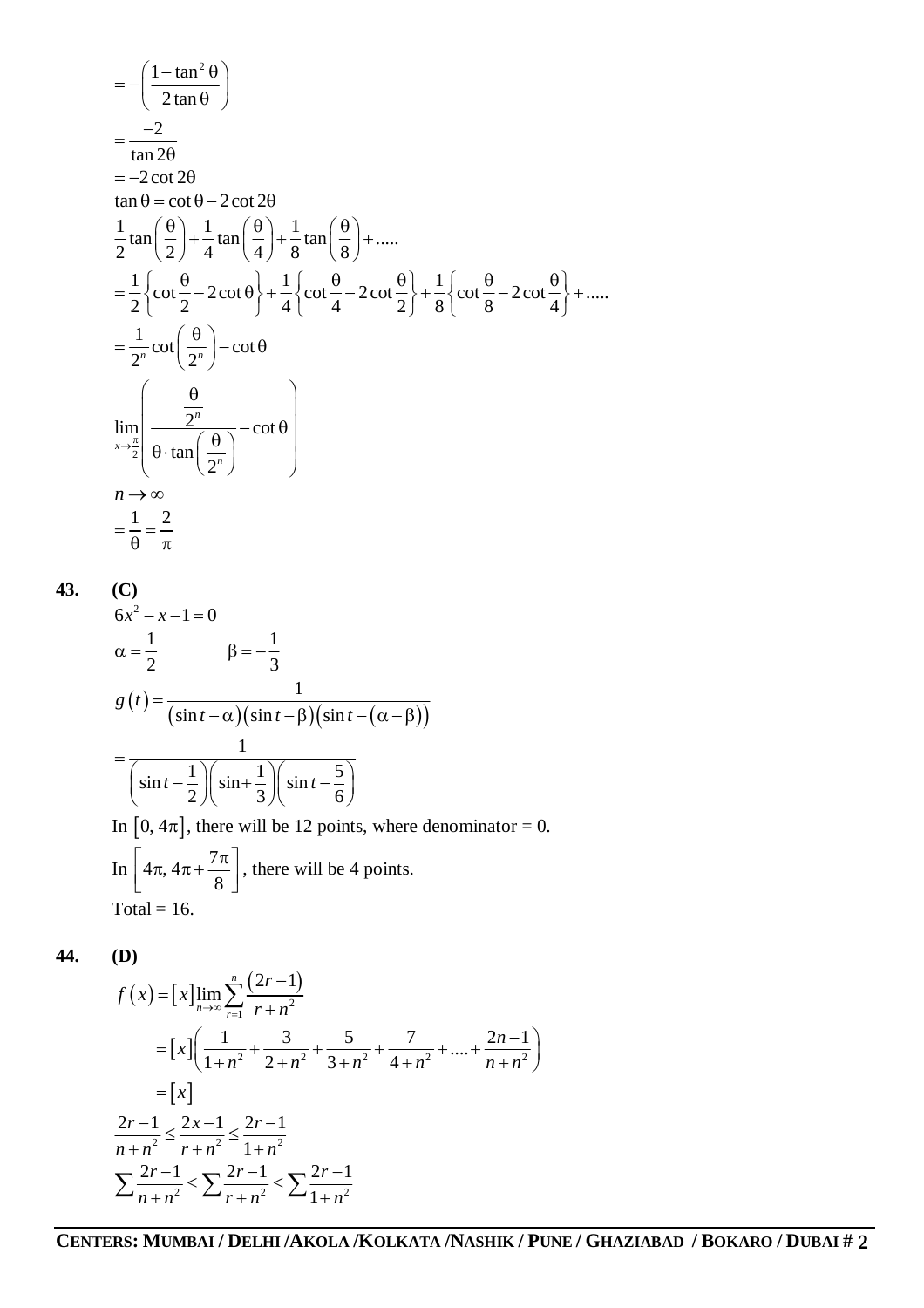$$
\frac{n^2}{n+n^2} \le \sum \frac{2r-1}{r+n^2} \le \frac{n^2}{1+n^2}
$$
  

$$
\frac{n}{1+n} \le \sum \frac{2r-1}{r+n^2} \le \frac{n^2}{2+n^2}
$$
  

$$
\lim_{n \to \infty} \sum_{r \to 1}^{n} \frac{2r-1}{r+n^2} = 1
$$
  

$$
f(x) = [x] \qquad x \ne \frac{\pi}{2}
$$
  

$$
x = \frac{\pi}{2}
$$

**45. (B)**

$$
x \neq 0
$$
  
\n
$$
f \circ g(x) = \frac{1}{(g(x)-1)}(g(x)-2)
$$
  
\n
$$
= \frac{x^4}{(1-x^2)(1-2x^2)}
$$
  
\n
$$
x \neq \pm 1
$$
  
\n
$$
x \neq \pm \frac{1}{\sqrt{2}}
$$

**46. (ABC)**

(A) Assume 
$$
f(a) > f(b)
$$
  
\n
$$
g(x) = f(x) - \frac{f(a) + f(b)}{2}
$$
\n
$$
g(a) = \frac{f(a) - f(b)}{2}
$$
\n
$$
g(b) = \frac{f(b) - f(a)}{2}
$$
\n
$$
g(a) > 0
$$
\n
$$
g(a) > 0
$$
\n
$$
g(b) < 0
$$
\n
$$
h(x) = f(x) - \sqrt{f(a) f(b)}
$$
\n(B)  $h(x) = f(a) - \sqrt{f(a) f(b)}$   
\n
$$
h(a) = f(a) - \sqrt{f(a) f(b)}
$$
\n
$$
= \sqrt{f(a)} (\sqrt{f(a) - \sqrt{f(b)}}) > 0
$$
\n
$$
h(b) = f(b) - \sqrt{f(a) f(b)}
$$
\n
$$
= \sqrt{f(b)} (\sqrt{f(b)} - \sqrt{f(a)}) < 0
$$
\n(C)  $f(c) = \frac{3f(a) + 2f(b)}{5}$  (section formula)  
\n(D)  $f(c) = \frac{3f(a) - f(b)}{3-1}$  (external section formula)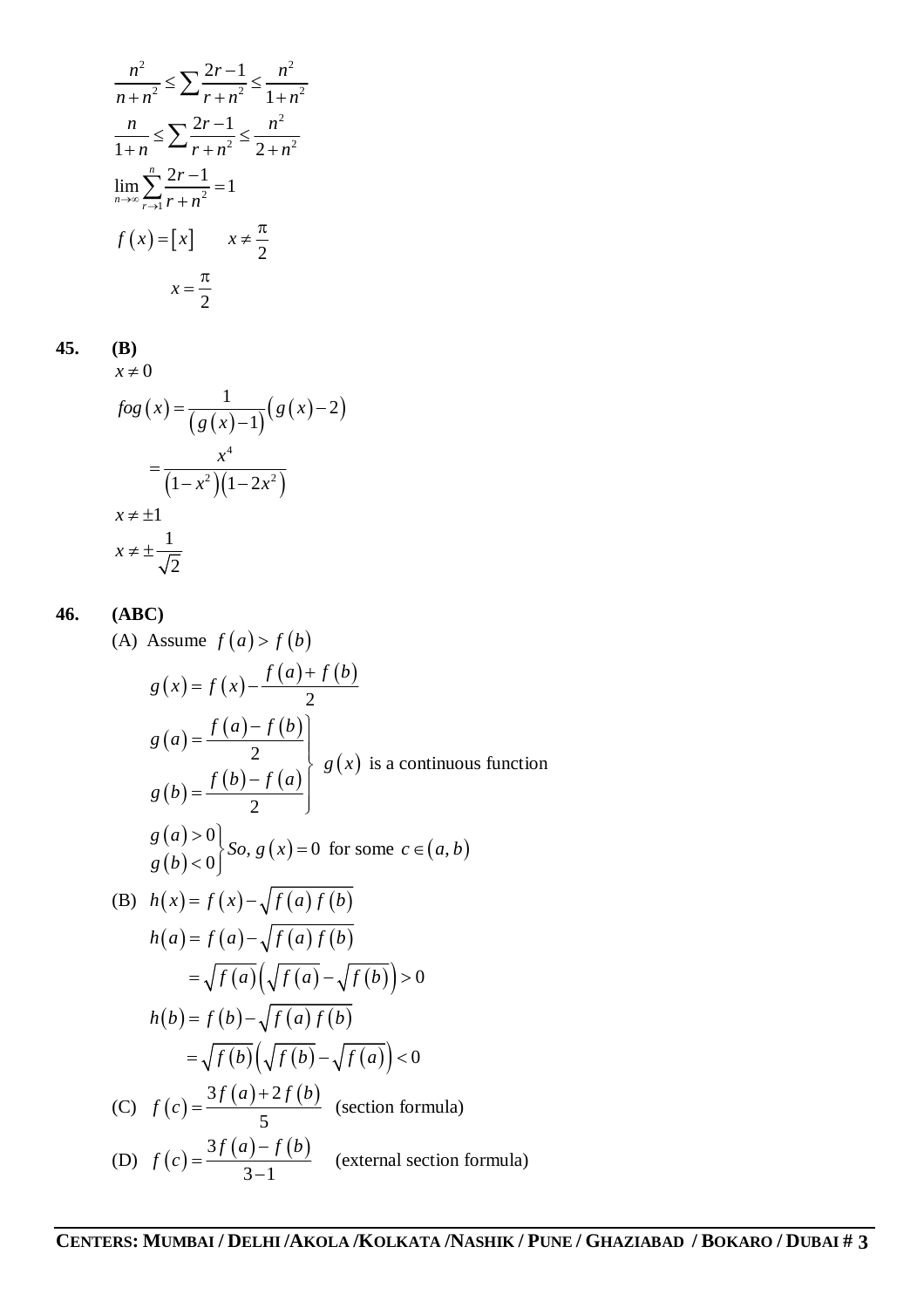47. (C)  
\n
$$
x^2 + ax + 1 = ax^2 + 2x + b
$$
 has roots 1 and 2.  
\n $(a-1)x^2 + (2-a)x + b - a = 0$   
\n $-(\frac{2-a}{a-1}) = 3$  and  $\frac{b-1}{a-1} = 2$   
\n $2-a = -3a + 3$   $b-1 = 2a-2$   
\n $2a = 2$   $= 1-2$   
\n $a = \frac{1}{2}$   $= -1$   
\n $b = 0$ 

**48. (BD)**

49. (AC)  
\n(A) 
$$
\frac{\sin x + x}{x} < f(x) < \frac{x^2 + x + 1}{x^2 + 1}
$$
  
\n $\lim_{x \to \infty} \frac{1 + \sin x}{x} = 1$   
\n $\lim_{x \to \infty} \left(1 + \frac{x}{x^2 + 1}\right)$   
\n $= \lim_{x \to \infty} \left(1 + \frac{x}{x^2 + 1}\right)$   
\n $= 1$   
\nBy sandwich  
\n(B)  $p = 99^{100}$   $q = 100^{99}$   
\n $\frac{q}{p} = \frac{(100)^{99}}{99^{100}} = \left(\frac{100}{99}\right)^{99} \cdot \frac{1}{99}$   
\n $= \left(1 + \frac{1}{99}\right)^{99} \cdot \frac{1}{99}$   
\n $\lim_{x \to \infty} \left(1 + \frac{1}{x}\right)^x = e$   
\n $\left(1 + \frac{1}{99}\right)^{99} < e$   
\n $\frac{\left(1 + \frac{1}{99}\right)^{99}}{99} < \frac{e}{99} < 1$   
\n $\frac{p}{q} < 1$   
\n $q < p$   
\nOne cannot be sure.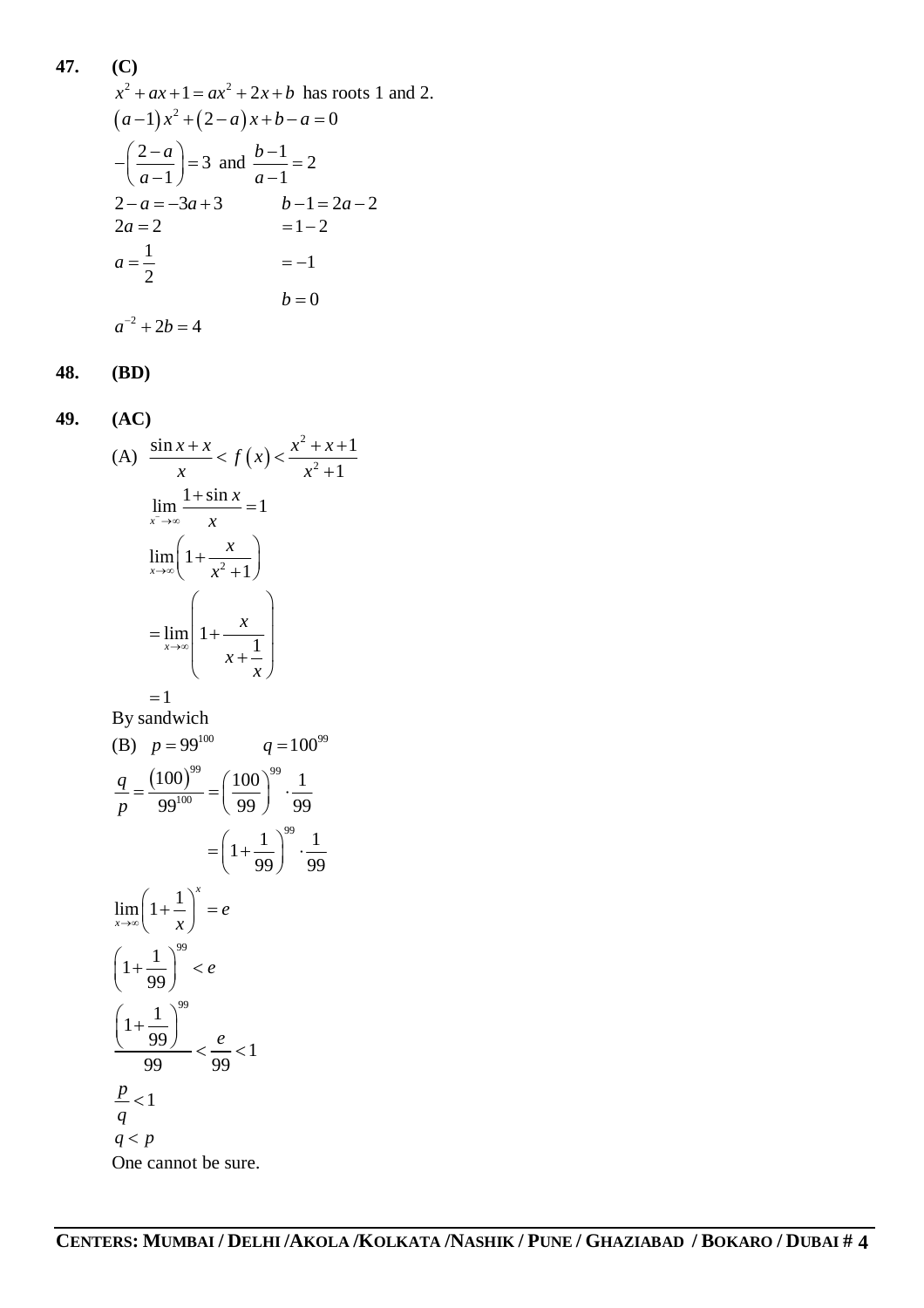

(D) 
$$
f(0) = 163
$$

$$
f(1) = 1 + \frac{163}{2 + \sin^2 1}
$$
  
54 $\frac{1}{3} < \frac{163}{2 + \sin^2 1} < 81.5$   
Since  $f(x)$  is a continuous function.

$$
50. (A)
$$

$$
f(x) = \frac{\sqrt{x^2 - kx + 9}}{x^2 - k}
$$
  $R \neq Z$   
\n $f(x)$  is continuous  $\forall n \in R$   
\nDomain:  
\n $x^2 - kx + 9 \ge 0$   
\n $k^2 - 36 \le 0$   
\n $kt \{-6, -5, -4, -3, -2, -1, 0, 1, 2, 3, 4, 5, 6\}$   
\n $x^2 - k \neq 0$   
\n $\therefore k \le 0$   
\n $\Rightarrow kt \{-6, -5, -4, -3, -2, -1\}$ 

**51. (BD)**

**52. (BC)**

(A) 
$$
g(x) = \left[ x \left[ \frac{1}{x} \right] \right]
$$
  
Let  $x = \frac{1}{2} + h$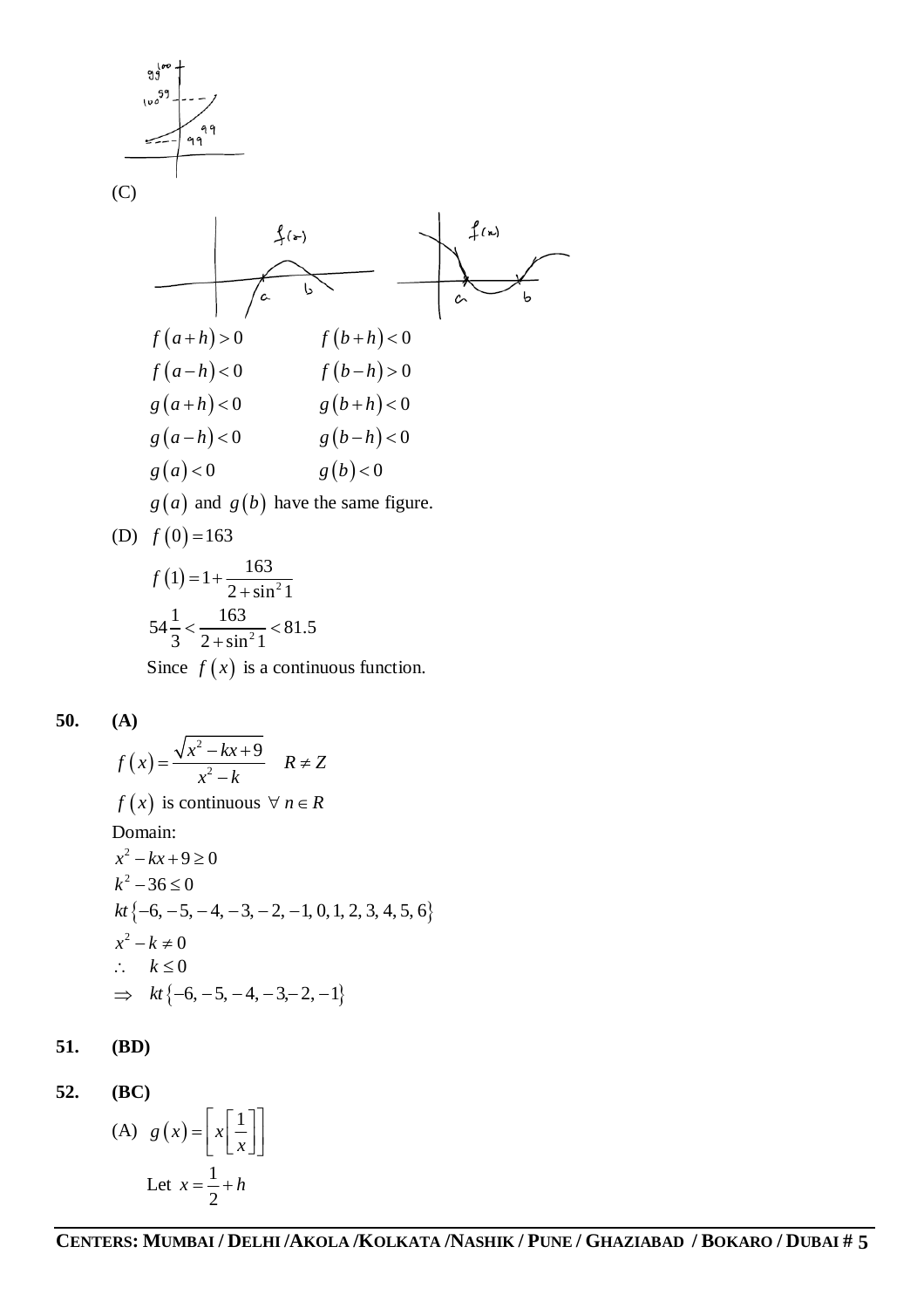$$
\lim_{h\to 0^{-}} \left[ \left( \frac{1}{2} + h \right) \left[ \frac{1}{\frac{1}{2} + h} \right] \right] = \left[ \left( \frac{1}{2} + h \right) \left[ \frac{2}{1 + 2h} \right] \right] = 0
$$
\n
$$
\lim_{h\to 0^{-}} \left[ \left( \frac{1}{2} + h \right) \left[ \frac{2}{1 + 2h} \right] \right]
$$
\n
$$
= \lim_{h\to 0^{-}} \left[ 2 \left( \frac{1}{2} + h \right) \right]
$$
\n
$$
= \lim_{h\to 0^{-}} \left[ 2 \left( \frac{1}{2} + h \right) \right]
$$
\n
$$
= \lim_{h\to 0^{-}} \left[ 1 + 2h \right] = 0
$$
\n(B)  $f(x) = \left[ \frac{x}{x} \right]$   
\nLet  $x = 2 + h$   
\n
$$
\lim_{h\to 0^{-}} \left[ \frac{2 + h}{2} \right]
$$
\n
$$
= \left[ 1 + \frac{h}{2} \right] = 1
$$
\n
$$
\lim_{p\to 0^{-}} h(2 + p) = \left[ \frac{2 + p}{2 + p} \right] = \left[ \frac{2}{2 + p} \right] = 0
$$
\n
$$
\lim_{p\to 0^{+}} h(2 + p) = \left[ \frac{2 + p}{2 + p} \right] = \left[ \frac{2}{2 - p} \right] = 0
$$
\n
$$
\lim_{p\to 0^{+}} h(2 - p) = \left[ \frac{2 - p}{2 - p} \right] = \left[ \frac{1}{2 - p} \right] = 0
$$
\n(D)  $k(x) = x \left[ \frac{1}{x} \right] + x[x]$   
\n $k(-1) = (-1)(0.1) + (-1)(-1)$   
\n
$$
= 2
$$
  
\n
$$
\lim_{p\to 0^{+}} k(-1 - p) = (-1 - p) \left[ \frac{-1}{1 + p} \right] + (-1 - p) \left[ -1 - p \right]
$$
\n
$$
= -(1 + p)(-1) + (-)(1 + p)(-2)
$$
\n
$$
= 1 + p + 2 + 2p = 3 + 3p = 3
$$
\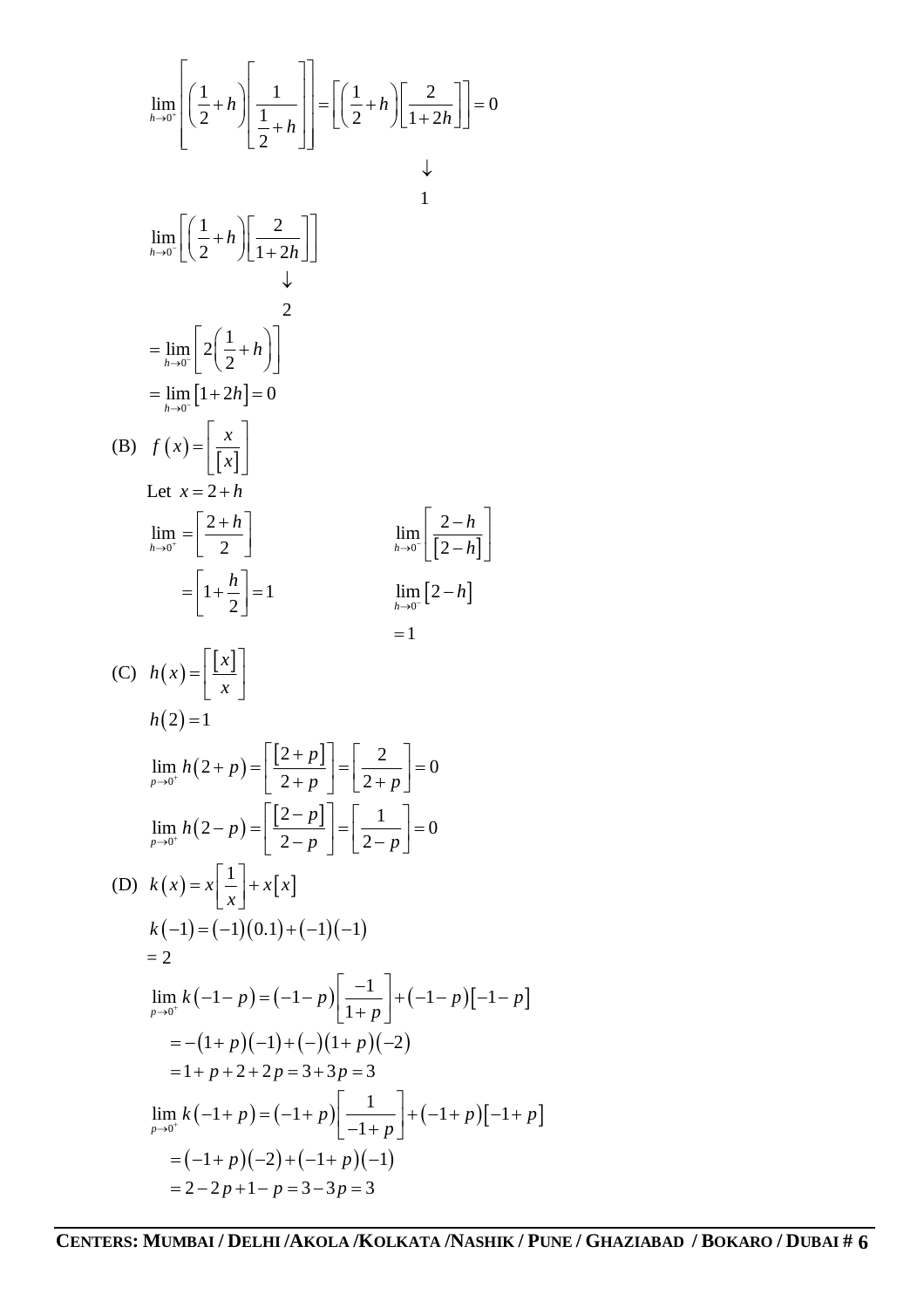53. **(D)**  
\n
$$
\lim_{x\to 0^{+}} \frac{e^{x} - 2}{0 + x}
$$
\n
$$
= \lim_{x\to 0^{+}} \frac{e^{x} - 2}{x}
$$
\n
$$
f(0^{+}) \to -\infty
$$
\n
$$
\lim_{x\to 0^{-}} \frac{e^{-1-x} - 2}{-1 - x} = \frac{e^{-1} - 2}{-1}
$$
\n
$$
= 2 - \frac{1}{e}
$$
\n
$$
f(x) = a\sqrt{x-1} + b\sqrt{2x-1} - \sqrt{2x^{2} - 3x + 1}
$$
\nDomain  $x \ge 1$  Where  $a, b \in R$   
\n $a + 2b = 2$   
\n(A)  $f(x) = 2(1 - b)\sqrt{x-1} + b\sqrt{2x-1} - \sqrt{2x^{2} - 3x + 1}$   
\n
$$
= (2\sqrt{x-1} - \sqrt{2x^{2} + 3x + 1}) + b(\sqrt{2x-1} - 2\sqrt{x-1})
$$
\n
$$
= (2\sqrt{x-1} - \sqrt{2x-1}\sqrt{x-1}) + b(\sqrt{2x-1} - 2\sqrt{x-1})
$$
\n
$$
= \sqrt{x-1}(2 - \sqrt{2x-1}) + b(\sqrt{2x-1} - 2\sqrt{x-1})
$$
\n
$$
f(1) = b
$$
\n
$$
f(5) = 2(2-3) + b(3-4)
$$
\n
$$
= -2 - b = -(2 + b)
$$
\n
$$
f(1) f(5) < 0
$$
\n(B)  $f(1) = b$   $f(\frac{3}{2}) = \sqrt{\frac{1}{2}(2-\sqrt{2})} = \sqrt{2} - 1$   
\n
$$
f(2) = (2-\sqrt{3}) + b(\sqrt{3} - 2)
$$
\n
$$
= (-\sqrt{3})(1-b)
$$
\n(C)  $f(1) < 0$  if  $b < -2$   
\n $f(5) = -(2 + b) > 0$  if  $b < -2$   
\n $f(1) f(5) < 0$   
\n(D)  $b = 0$   
\n
$$
f(1) = 0
$$

**54. (ABCD)**

**55. (B)**  $f(x+2) \le f(x)+2$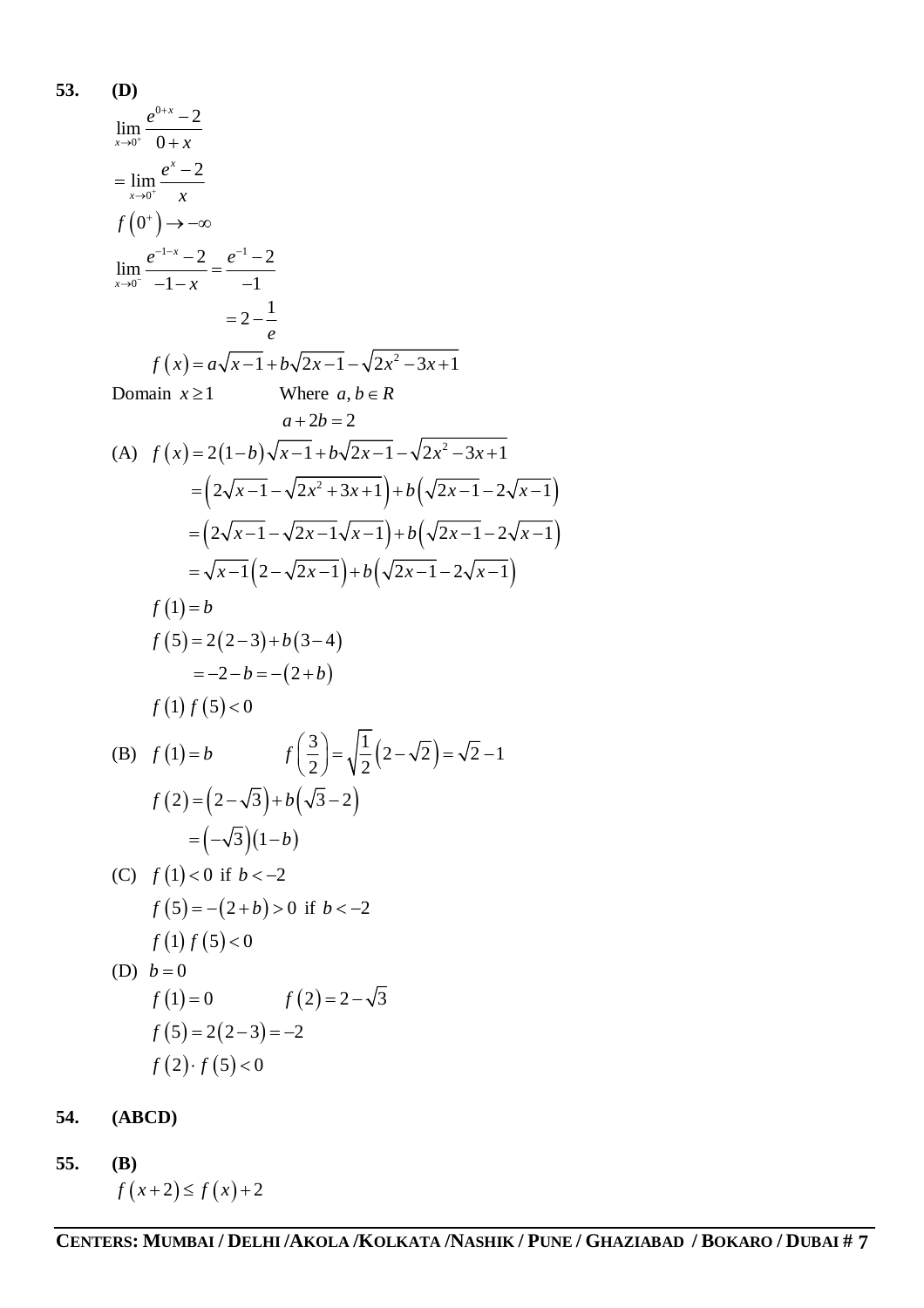$$
f(x+4) \le f(x+2) + 2 \le f(x) + 4
$$
  
\n
$$
f(x+6) \le f0x + 4 + 2 \le f(x+6)
$$
  
\n
$$
\downarrow
$$
  
\n
$$
f(x+10) \le f(x) + 10 \qquad \qquad ....(1)
$$
  
\n
$$
f(x+5) \ge f(x) + 5
$$
  
\n
$$
f(x) + 10 \ge f(x+5) + 5 \ge f(x) + 10 \qquad ....(2)
$$
  
\nSo looking at (1) and (2) equality roots  
\n
$$
\begin{cases} f(1) = 1 \\ f(2) = 2 \end{cases}
$$

$$
\begin{cases}\nf(2) = 2 \\
\vdots \\
f(10) = 10\n\end{cases}
$$

$$
56.
$$

**56. (5)**

$$
\lim_{x \to 1^{-}} \frac{\sin (ax^2 + bx + c)}{x^2 - 1}
$$
\n
$$
= \lim_{x \to 1^{-}} \frac{(2ax + b)\cos (ax^2 + bx + c)}{2x}
$$
\n
$$
= \lim_{x \to 1^{-}} \frac{(2a + b)\cos \pi}{+2} = \frac{-2a - b}{2}
$$
\n
$$
= \lim_{x \to 1^{+}} \text{sgn}(x+1)\cos (2x-2) + bx^2
$$
\n
$$
= a + b
$$
\n
$$
\frac{-2a - b}{2} = 1 \qquad 2a + b = -2
$$
\n
$$
a + b = 1 \qquad \frac{a + b = 1}{a = -3}
$$
\n
$$
-6 + b = -2
$$
\n
$$
b = 4
$$
\n
$$
\frac{a^2 + b^2}{5} = \frac{(-3)^2 + 4^2}{5} = 5
$$

**57. (7)**

$$
f(x) = \frac{2}{x+3} + \frac{5}{x-4} + \frac{7}{x-9} - \frac{1}{x-13} = c
$$
  

$$
x \to \infty \quad f(x) \to 0^+
$$
  

$$
x \to -\infty \quad f(x) \to 0^-
$$